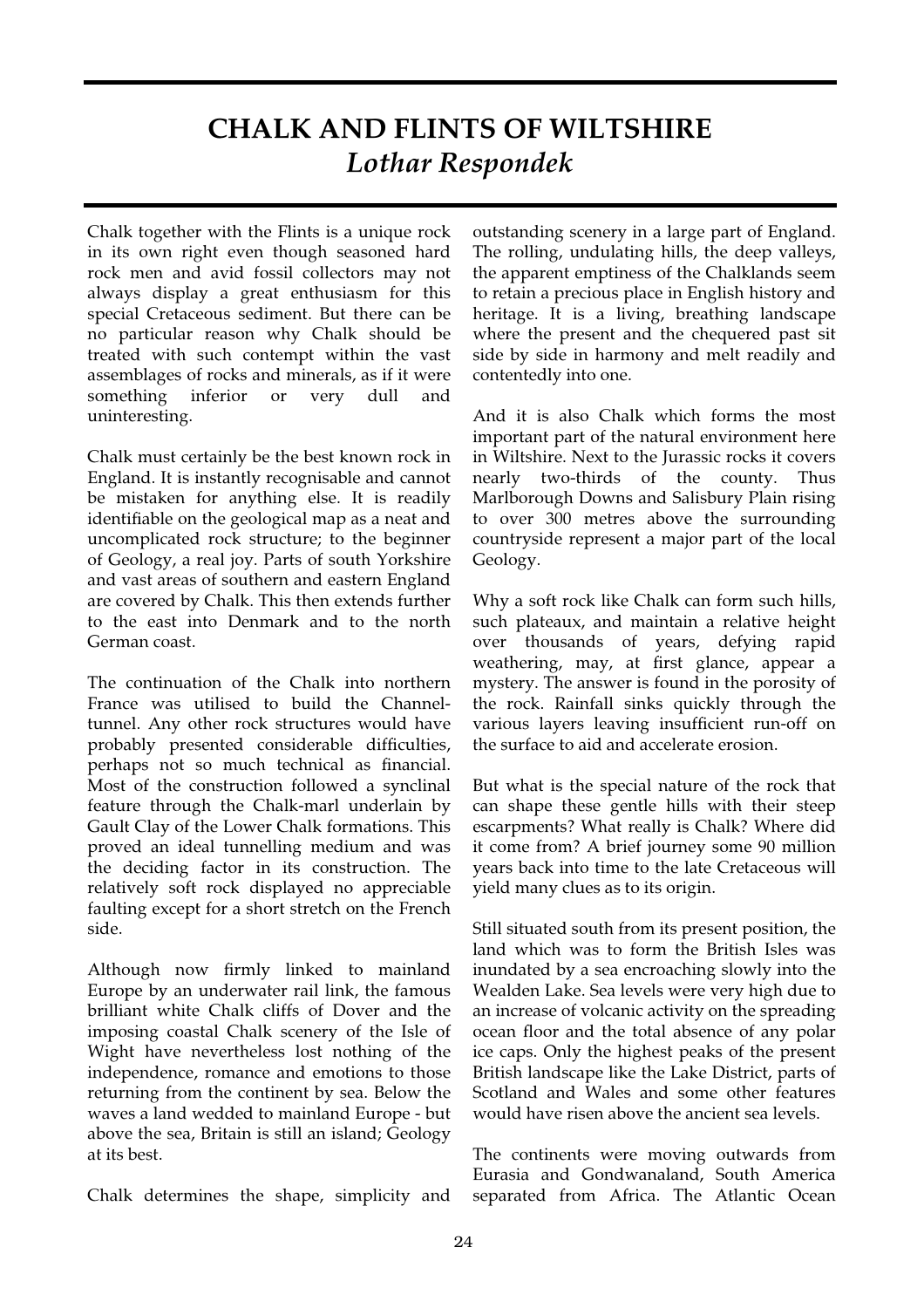opened up. Gradually, the dinosaurs became extinct as did ammonites and a host of lesser organisms. They passed from this Earth forever. It was an apparent age of great activity to shape the world we know to-day even though other parts in the life of our Planet were just as vibrant and momentous throughout time.

The untamed forces of geological influences, as well as evolution and extinctions, are an ongoing, never ending process. We are living on a living, moving planet where never ever anything stands still. What is land to-day will be sea to-morrow and what is sea to-day will soon be land again, ad infinitum.

During the late Cretaceous, the advance of the ancient sea which blanketed a large part of Britain had reached its climax. The warm, nearly tropical waters were teeming with a most prolific type of planktonic marine algae called coccospheres. These produced microscopic rosettes of scale-like crystals of calcite inside their structures, resulting in minuscule globules of overlapping rings of scales. The individual rings are called coccoliths. When the algae died their remains sank to the sea floor and formed a white sediment which in time was to become the Chalk we know to-day.

Recent research and the availability of more powerful electron microscopes have, however, indicated that the algae may have been the main food of shrimp-like creatures called copepods. It is thought that for the scales, the coccoliths, to sink to the ocean floor they had to be first consumed and passed through the copepods. In consequence the specks of digested and then excreted food, fine enough to be carried in suspension, eventually built up a dense white ooze on the sea floor to turn millions of years later into Chalk after the land was uplifted once again.

The size of the individual components in the formation of Chalk and the time scales involved are truly impressive. Most of the particles, fossils in their own right with a distinct order and design, are less than one thousandth of a millimetre in size and require a magnification above 5000 times to be visible. Furthermore, the build up rate of Chalk was extremely slow. A mere 25-30 metres in a million years.

A time frame of such magnitude equates to a nearly negligible sedimentation rate of only one centimetre in 500 - 800 years or one millimetre in 50 - 80 years! On the human scale of things nearly a non-event. Even fingernails and hair grow faster and the dance of the continents around the globe due to plate tectonic activity seems to be rather rapid in comparison with the deposition of Chalk.

The various Chalk horizons which have been neatly divided into Upper, Middle and Lower Chalk also contain other and slightly larger fossil remains in addition to the planktonic marine algae. Sea urchins, brachiopods, bivalves and belemnites are widespread throughout the Chalk. The Lower Chalk is further supplemented by some sponges and ammonites and the Upper Chalk by some sea lilies, or crinoids, as they are better known.

But there are other micro-organisms which have greatly contributed to the formation of Chalk. Foraminifera of the Protozoa group are a very important constituent and Bryozoa, referred to as creeping sea mats, are another.

For many years, geologists were unable to decide whether Chalk had essentially an organic or inorganic origin. But the arrival of the electron microscope has changed all that well nearly. It is now thought that the main constituent of Chalk resulted from the extraction of calcium carbonate from seawater by marine algae and the rest contains precipitated calcium carbonate, fine shell material and impurities. But opinions vary greatly. The debate continues as to the exact origin of Chalk.

Chalk is an unadulterated limestone, nearly 98% pure calcium carbonate, a form of calcite, with no modern equivalent forming anywhere in the world. It is soft, permeable, extremely fine-grained and whitish to greyish in colour. Touched with a weak acid it 'fizzes', giving off bubbles of carbon dioxide.

As mentioned above, the great thickness of Chalk deposits have been conveniently separated into Upper, Middle and Lower Chalk determined in the main by the fossil horizons. But nature has provided a further indicator in keeping the three formations apart by placing the hard band of Melbourne Rock between the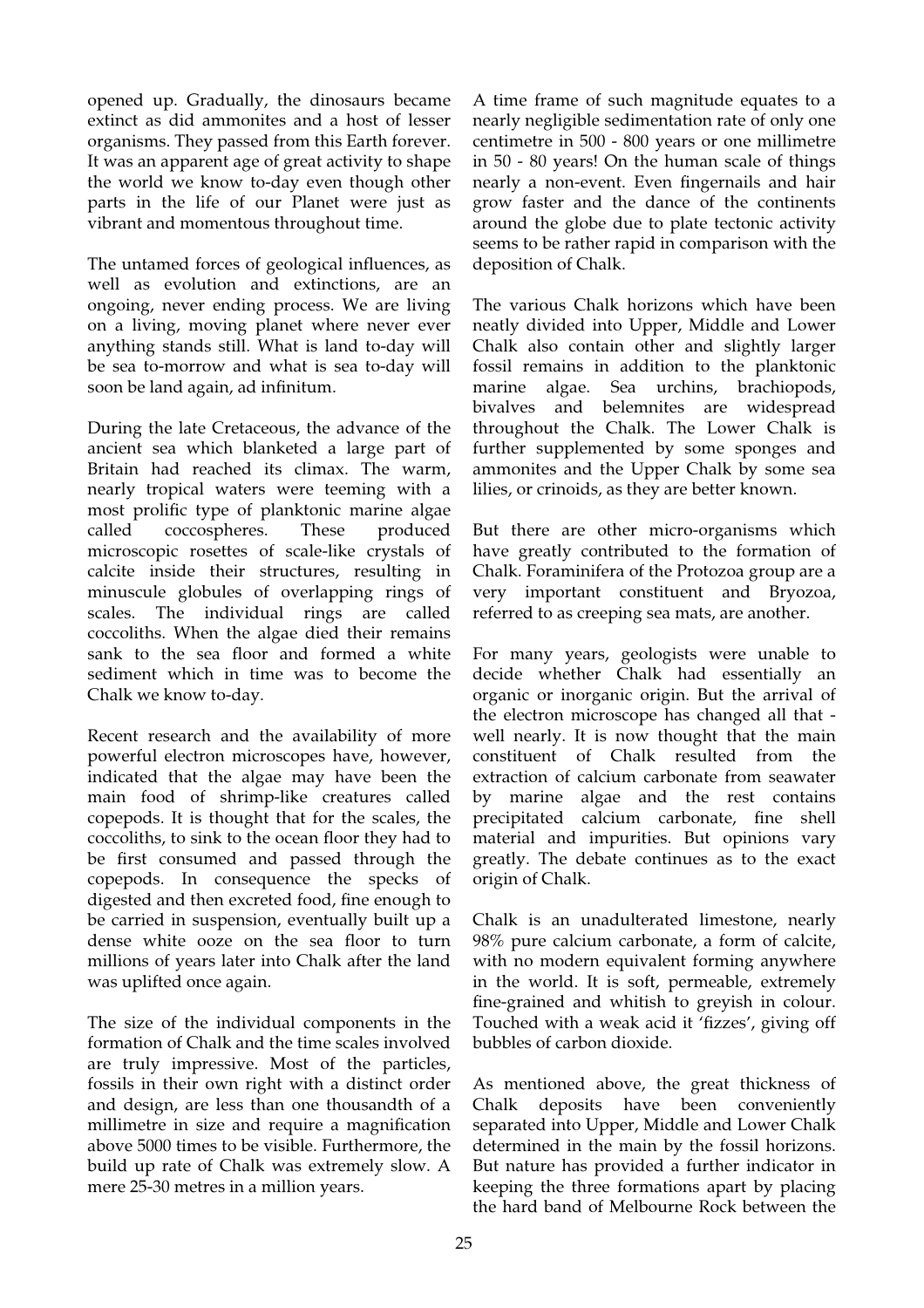Lower and Middle Chalk and the compact Chalk Rock between the Middle and Upper Chalk. (Melbourne is a small village on the Chalk in Cambridgeshire.)

During the start of the upper Cretaceous, most of western Europe was under the sea. The land which was to make England was far away from any rivers which might have brought landderived sand and clay sediments into the clear waters. Thus the only deposit in the sea at that time came from organic and inorganic processes and from the micro-organisms which were able to extract calcium carbonate from the sea water.

This process, over millions of years, brought about the formation of a very pure limestone we know as Chalk. Its brilliant whiteness is a result of its most unusual purity and the very small particles which increase the rock's reflectivity.

The deposition of Chalk was not a continuous, uninterrupted event during the many millions of years in the Cretaceous. Climate changes and plate tectonic activity would have triggered long periods of sediment removal and nondeposition whilst sea levels were advancing and retreating. Laminations of impurities and hard nodular bands of Chalk rock within the massive Chalk formations bear witness to such turbulent times.

But, as might perhaps be expected, Chalk in its purest form was not immediately deposited at the base of the Lower Chalk formation. There was a gentle transition from land based sediments to Chalk producing a mixture of clay, sands and Chalk known as Chalk marl. However, such transgression in reverse does not exist at the top of the Upper Chalk formation, i.e. from pure Chalk into the overlying sediments. There was a gap of some 20 million years before any further appreciable deposits were draped over the well-eroded pure Chalk surface. Over time, these deposits have also been subjected to erosion and only pockets of clay with flints remain on top of the local Chalk hills.

Pure white Chalk is not a deep sea deposit nor an accumulation in shallow water. The planktonic marine algae required sunlight to thrive. This suggests deposition at a depth of

some 200 - 500 metres and far away from any contaminating river or shoreline sedimentation debris. It could be said that the extraordinary brightness of Chalk is due to the captured sunshine of those far away days being eternally locked in by the white ooze on the ocean floor.

Flints are an integral part of Chalk deposits. Although there is a scarcity of flints in the Lower Chalk and at the base of the Middle Chalk, their presence increases dramatically in the succeeding Chalk formations. As the accumulation of flint increases, the impurities and clay content within the Chalk decrease. The layers of flint appear to be parallel with the notalways-distinguishable bedding of the Chalk, but they are also randomly distributed throughout the sequences. They are tough and inert and survive the weathering and erosion of their host rock.

Flint is really a variety of chert but sometimes also put together with the chalcedony family. All are extremely hard, of micro-crystalline or crypto-crystalline structure, and formed from pure silica, (98% silicon dioxide). In other words, flint is formed from quartz. But flints also contain some interstitial water trapped within the crystal structures.

When broken open, flints display a brown, glassy colour inside but the outer surface is pale grey or porcelain white, sometimes referred to as patina. The difference in colour is due to the escape of water which had filled the tiny voids between the crystals leaving a porous layer of particles (microscopic air spaces] on the outside with different light reflecting properties resulting in white or grey. Some broken pieces of flint may weather to a delicate shade of blue after lengthy exposure to the elements.

The name chert is usually applied to the black, dull coloured, sometimes opaque varieties forming massive or stratified features in the country rock, whereas the flints in Chalk are found as irregular-shaped nodules or as extremely weird and fanciful configurations. Flints have a slightly more conchoidal fracture with very sharp edges as opposed to the even and flat fracture of chert.

Chemically, flints are certainly different from the calcium carbonate of Chalk and many theories abound as to their origin. Nevertheless,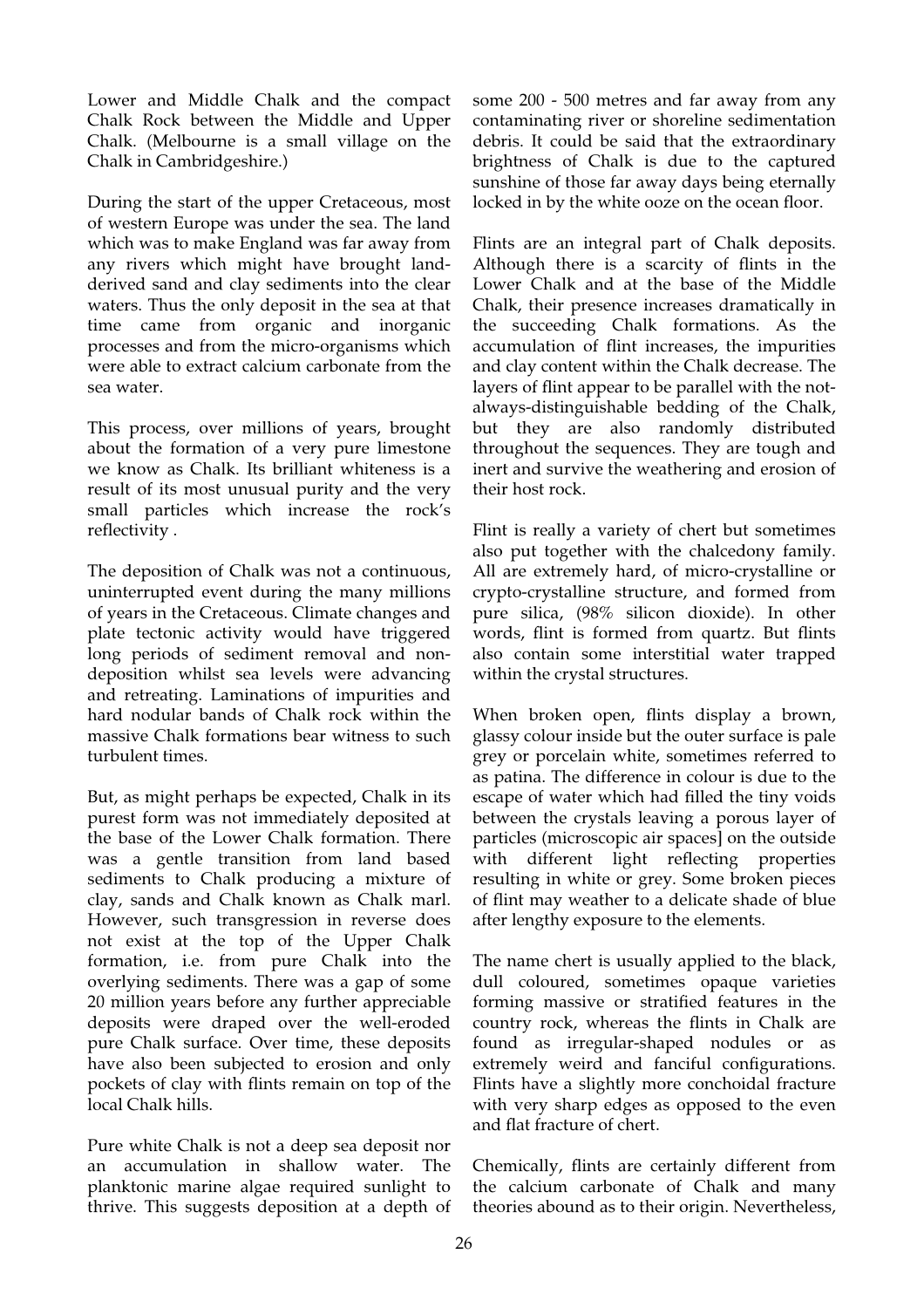it is generally accepted that the concentrations of silica have been derived mainly from the siliceous skeletons of animals such as sponges that grew on the seafloor, but also from other siliceous micro-fossils and plankton. However that particular type of silica, akin to opal which is a hydrous silica and contains more water, was not very stable.

The silica was subsequently dissolved in the sea water and dispersed within the soft Chalk sediments. Eventually the silica came out of solution and re-crystallised into a more stable structure within the Chalk around areas of organic concentrations to form flints once the Chalk was uplifted above sea level. Thus the sedimentation of Chalk and the formation of flints were two separate events.

All river and seawater contains a small percentage of both iron and sulphur. During the formation of the Chalk the sulphur, about 0.2%, tended to combine with the iron to form iron pyrites, better known as 'fools' gold'. The rusty looking nodules of blade-like, sharp pointed crystals radiate from a central core but pyrite also occurs as minute crystals scattered throughout the Chalk. In the passage of time, some of these nodules and individual crystals would have been completely oxidized forming slightly yellow, brown or red patches within the Chalk.

Not entirely unexpectedly, weathered-out pyrite nodules are sometimes found on the surface of the Chalk or even on the beach. Locally they have acquired the name of 'thunderbolts' and their formation and location has spawned some fanciful ideas. The radiating crystal nodules have even been associated with UFOs and 'Aliens'. Perhaps they were put there by the same strange creatures from outer space who are responsible for the proliferation of corn circles on the Chalklands! After all, the internal radiating arrangement of the crystals does bear a close resemblance to the mysterious features making their annual appearance in the cornfields of WiItshire!

Chalk, at first assessment, is far too soft to be used as a building stone. But throughout history, mankind has always made use of the materials which were close to hand. And Chalk, and indeed flint, are no exceptions. There was nothing else in the local Chalklands.

The Chalk Rock and the hard nodular bands of the Melbourne Rock have been much used in the past in the outer walls of some old cottages, for garden walls and also for the inside walls in some churches. The stone is known as Clunch.

Chalk has also been ground up and mixed with clay, water and straw and sometimes even manure to produce a form of layered cob. Each layer was allowed to dry before the next was added. Although quite an acceptable and lasting building material, the resistance to moisture proved a problem if left unprotected. In consequence, a good thatch was always required to protect any outside structures from rain. A solid foundation, mainly of local sarsen stone, was also put into place to guard against rising damp.

A variation of cob was known as wattle, daub and pug, where the mixture was pasted into a wooden framework or into a box-like shuttering similar to modern concrete techniques.

The very hard weather-resistant flints have been utilised extensively for buildings and walls. In some cases they were simply used in their original shape and 'cemented' into place with mortar. (Modern cement will not adhere to flints and sarsen stones). Another building technique involved splitting and knapping of the flints which produced a flat surface. These were then set facing outwards into alternating squares of brick or stone to achieve not only a highly decorative effect but also to add extra strength to the walls.

Good examples of all the above can be seen throughout Wiltshire, in particular along the B4507 east of Swindon from Bishopstone to Wantage; also along the narrow side road following the Salisbury Avon from Amesbury to Lower Woodford.

The name 'flint glass' is an American term. It refers to fast-repeat-press-moulded glass popular at the end of the 18th century. Glass saucers, simple to produce on presses, were the initial product but the range soon widened to more complicated designs. Although no flint as such was used in its manufacture the name probably relates to the conchoidal fracture of the glass when broken. And coloured pressed glass resembled flint even more so. Early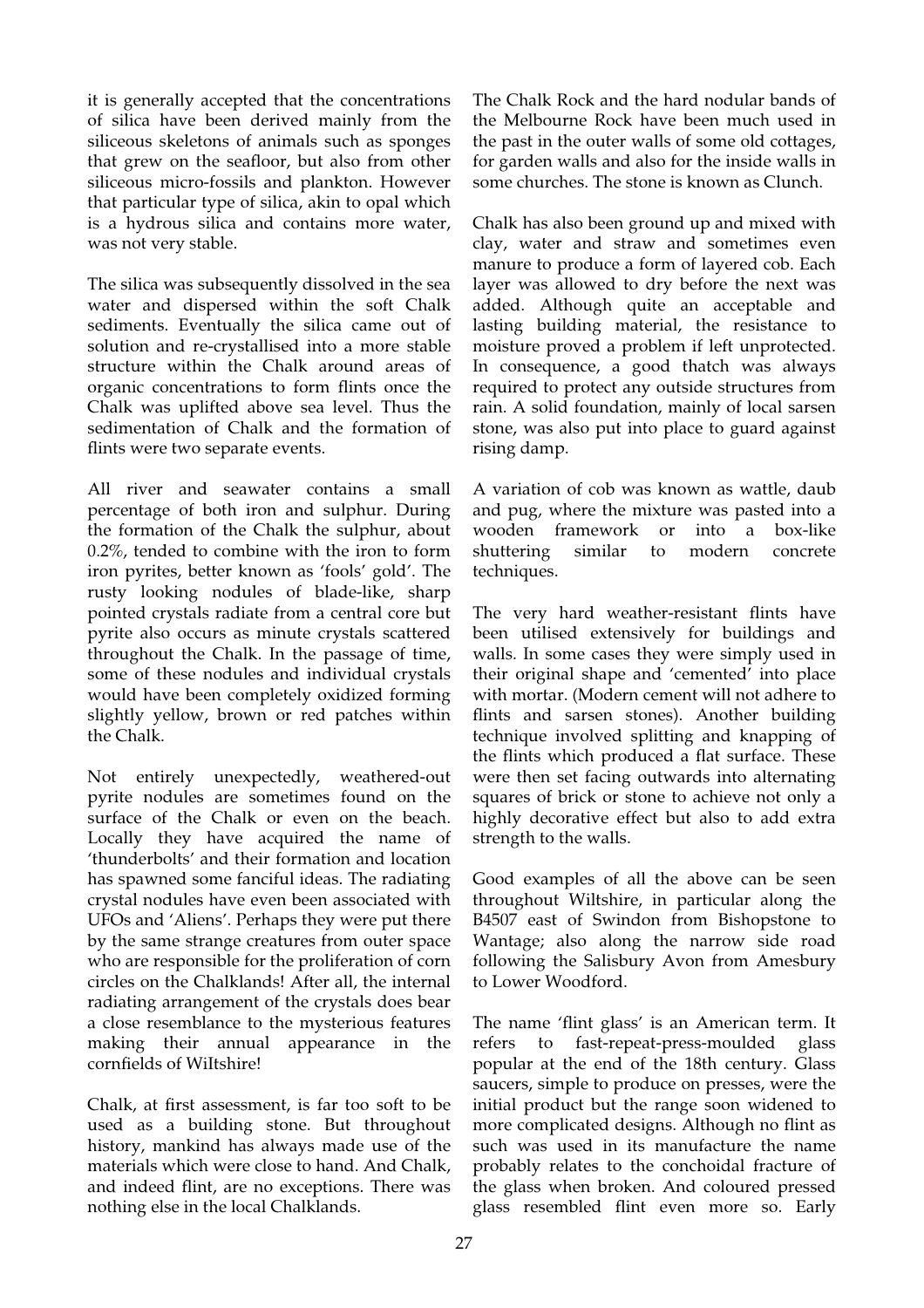pressed 'flint glass' items are much sought after by collectors.

In one particular manufacturing process at Swanscombe in Kent, flints are automatically colour sorted and used as a pure form of silica in the manufacture of bone china.

But above all, flint is the forerunner of modern technology. Not only did it provide the spark to make fire but once pre-historic man had discovered the art of flaking and chipping (knapping) the flint it was used to make almost all his sharp edged tools and weapons. As a matter of fact, for the greater part of human history such implements consisted not of steel or iron, not of bronze or copper, but of flint. Nature has served mankind well.

Chalk for agricultural lime was dug locally from 'borrows', small pits, dug into the hillsides. It was then crushed or 'burnt' in kilns to be spread on the land in fine powder form to counteract the natural acidity of the soil or break up the heavy clays in the vales. Evidence of worked-out pits can be seen throughout the Wiltshire Chalklands.

An equally large quantity of Chalk was 'burnt' in limekilns to drive off the carbon dioxide to produce quicklime which is the main ingredient of mortar. With the advent of Portland cement however, the limekilns have now become part of the industrial heritage.

Cement is made locally at the Westbury plant. Chalk comes from the huge quarry at the edge of the escarpment above the plant south of Beggar's Knoll, where it is crushed, mixed with water and transported down a pipe to the drying kilns. Clay from the adjacent pit is added to the Chalk along with some gypsum to control the setting time.

The Westbury Chalk pit offers the best example in the local area of the Upper, Middle and Lower Chalk formations and also shows the Melbourne rock band in parts of the access road into the bottom of the quarry. The quarry can be viewed extremely well from the top road leading to the M.O.D. check point on the edge of Salisbury Plain. Permission to enter the quarry on the spur of the moment can prove difficult to obtain.

Chalk, in addition to being the main ingredient of cement, also plays a vital role in other sectors of the economy. It is widely used in the building industry for the production of plaster boards and similar materials. As filler in agricultural fertilizer, in many kinds of paints, in paper manufacturing and in the tyre industry. But rather surprising, not in blackboard chalk. That is made from gypsum! A wide range of chemical and pharmaceutical preparations also contain Chalk as their main ingredient.

Indigestion tablets may immediately come to mind to relieve excessive stomach acid. But there is no need to purchase expensive brand names. A nice piece of clean, white Chalk will do the same trick, i.e. a good dose of pure calcium carbonate straight from the ground. A strong mint chewed at the same time will disguise the sort of earthy taste of Chalk. There is no secret ingredient in branded indigestion tablets. They are Chalk with a little flavouring!

Whilst nibbling that gleaming white piece of Chalk just imagine all the locked-up sunshine from many millions of years ago waiting to be released. But your elation might be slightly tempered by the thought that this insignicant little piece of Chalk has already passed through thousands of other digestive systems before it finally reached your own to settle an upset stomach !

The natural porosity of Chalk absorbs any rainfall very quickly, leaving in effect no surface water or run-off. This has always proved a problem on the Chalk lands for man and beast alike. To overcome such scarcity of water in days gone by, dewponds lined with clay were constructed on the higher ground to provide an adequate supply throughout the year. Some very good examples can still be seen dotted around the local Chalk lands.

Although Chalk appears to have a certain compact, nearly immaculate uniformity, there are nevertheless a considerable number of irregular minor clay and marl bands at various horizons within the main formations, as well as large fissures and many small joints.

Surface water works its way slowly down these larger spaces to the Gault Clay of the Upper Greensand forming huge underground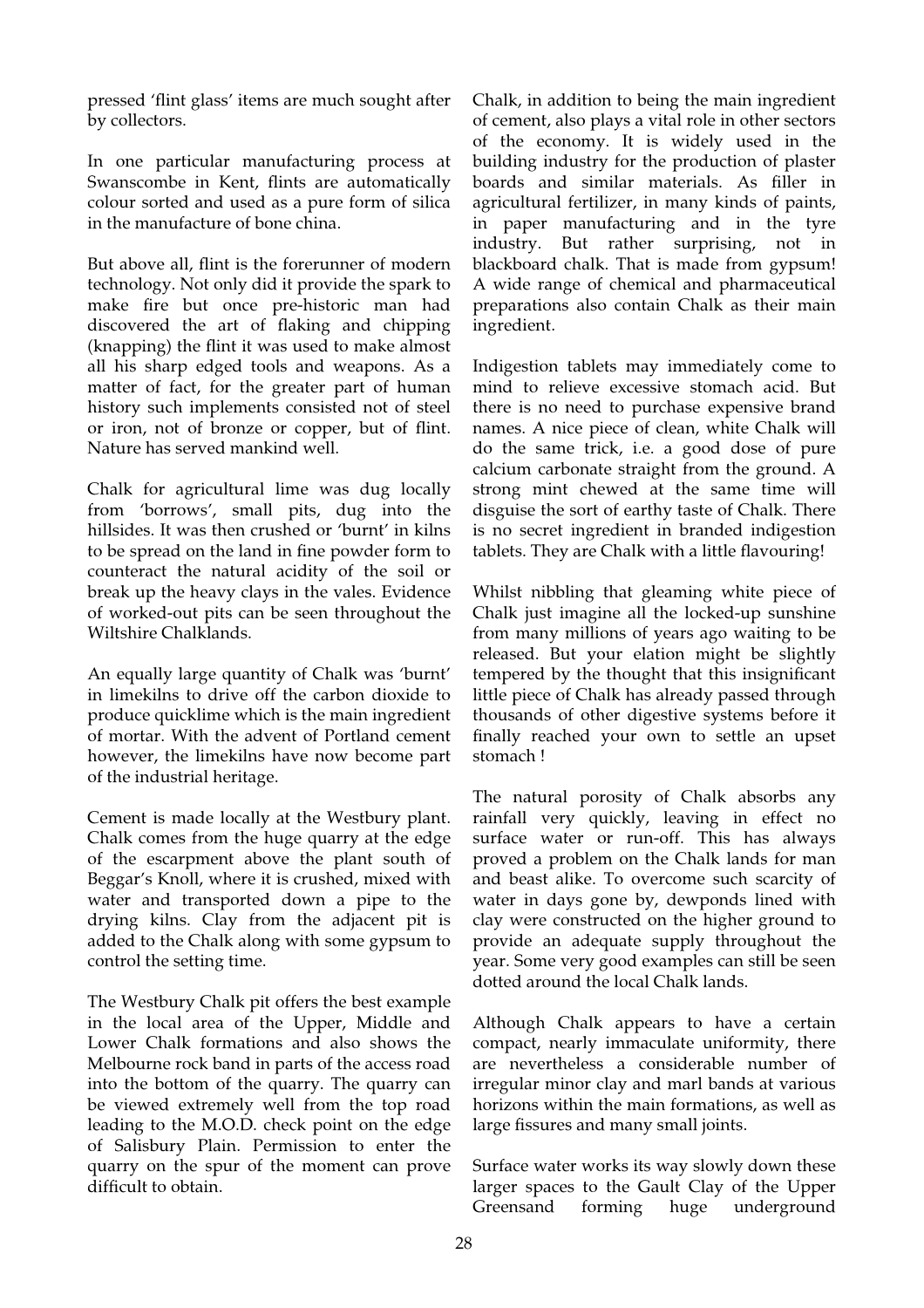reservoirs referred to as aquifers, or it may flow in the direction of any outflow to emerge as a spring. However, the movement of water within the Chalk is extremely slow. It can take about three months between periods of precipitation and the increasing height of the watertable in the aquifer.

The uppermost level of an aquifer, the watertable, rises and falls depending on the amount of surface water seeping through the Chalk. In consequence springs and spring lines at the foot of the Chalk escarpments are not always a permanent feature. They come and go, especially those on slightly higher horizons within the Chalk. But due to extremely heavy precipitation at the end of last year (2000) and the beginning of this year, all Chalk springs have been very active and springs have also appeared where there have been none before not for quite some time, anyway. The village of Compton at the foot of the neighbouring Berkshire Chalk Downs is an extreme example of re-activated springs where the water has risen through the floorboards of many houses. The last time this happened, but to a much lesser extent, was over 45 years ago.

The rise and fall of the water table also explains the many local 'bournes'; chalk streams with crystal clear water, which flow throughout the winter and spring but may be dry for the rest of the year. However, here again, due to the exceptionally long periods of intense rainfall this year (2001) the Chalk streams may not dry up until late autumn, if at all.

Some of the surface water percolating through the smaller joints is trapped in pockets or layers above the minor clay and marl bands to form zones of saturation at higher levels within the Chalk. As a result, springs may also emerge for brief durations well above the normal springline after prolonged spells of heavy precipitation.

It would not be unreasonable to expect the watertable within the Chalk to be level but capillary forces and the resistance to the flow of water within the network of fissures and small interstices creates a dome-shaped reservoir which has its highest point below the top of hills. The smooth down-flow of water may also in places be retarded by the minor clay and marl bands within the Chalk adding to the irregular level of the 'reservoir'.

But natural processes are one aspect. The removal of water by the water companies is another. Continuously high extraction rates have a dire effect on the long-established environment within the Chalk lands. Somehow, man's needs have got to be balanced with what nature can provide. With this in mind it has been suggested to pump surplus water from springs which flow throughout the year, or after prolonged wet periods, back up on to the high ground to maintain the water level within the aquifers. Well, it might just work. Costs could be the deciding factor.

Water taken from Chalk aquifers is very hard due to the high calcium carbonate content. This is very noticeable in domestic plumbing where the calcium salts come out of solution forming a hard 'limescale' inside pipes and utensils. The accumulation of such deposits is most severe in hot water systems and, if left untreated, can lead to many problems.

The story of Chalk and flints is an absorbing, fascinating one. The connections with the past the ancient monuments like Silbury Hill, Avebury, Stonehenge and Woodhenge, the outline of former field systems etched into gentle slopes of the Chalklands and burial mounds standing proud of the horizon, the seemingly never-ending Ridgeway on the crest of Chalk hills, the old trackways across the Downs and the mysterious White Horses carved into the steep escarpments. Also to be included are the flora and fauna, agriculture and the once thriving local wooltrade, the steep sided coombes, broad vales, dry valleys and clumps of trees on windswept hills. It is all there; a story book of many pages steeped in natural and human history.

And it is Chalk, sculptured over many millions of years by ice and water and the restless forces within our Planet, which has produced the mature and gentle outlines of the Marlborough Downs and Salisbury Plain and the scenery throughout the Chalklands. Chalk was also influential in dictating the diverse ways of life of those who lived and still live in such wonderful surroundings.

Chalk may be a neglected treasure, common place stuff at first glance. But Chalk, and all that goes with it, is indeed a unique rock.